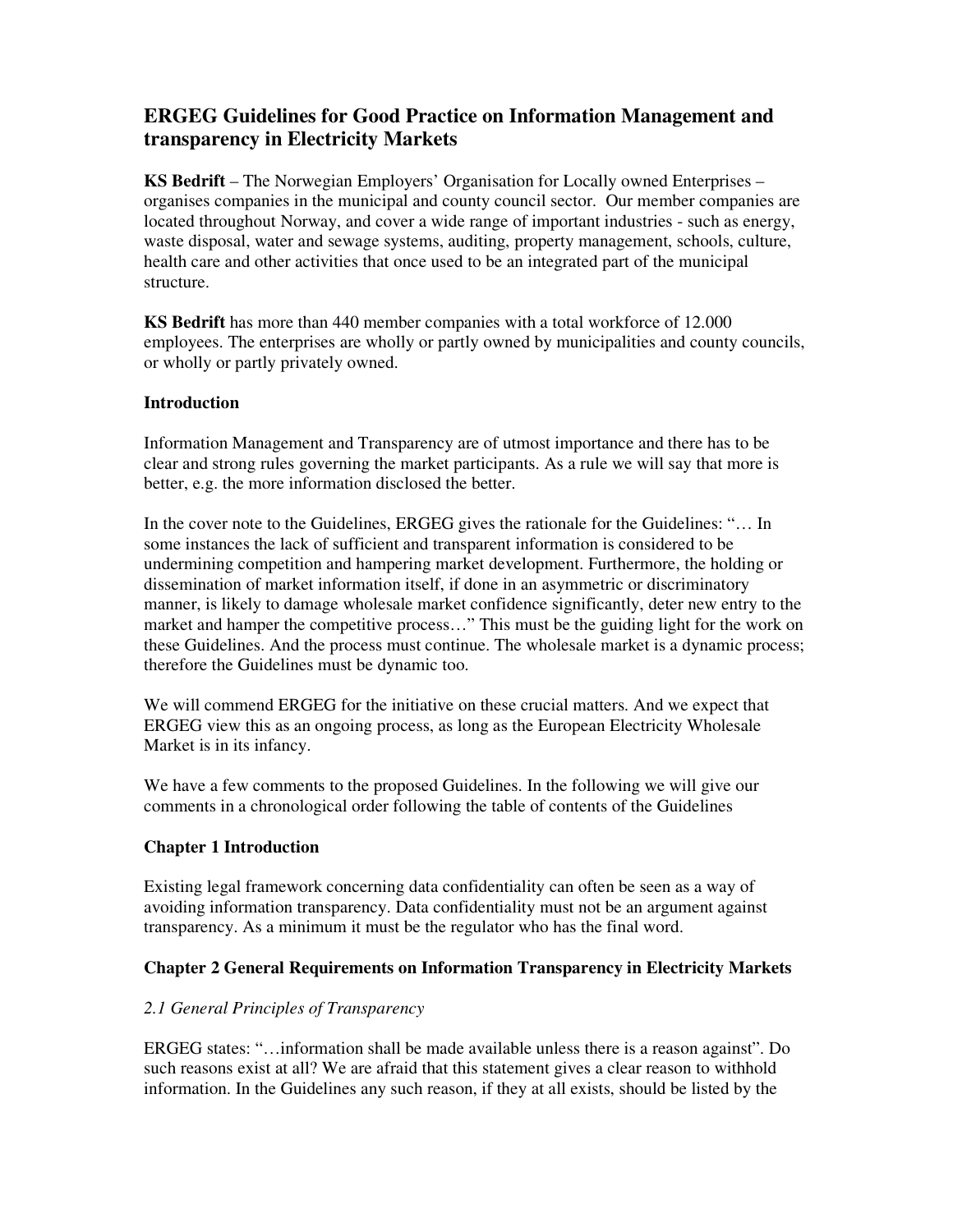regulators. It must not be for the information holder to decide whether this information can be held back from the market or not.

Further ERGEG states: "… Alternatively the active publication of information may be required." The active publication should be the rule not the exception. We believe that the Guidelines should state that active publication is the method of information disclosure.

### *2.4 Information Management*

ERGEG states: "… and the onus shall be on holders of information to justify any withholding of information on a cost/benefit to market basis".

Here it is important to stress that this is not a "carte blanche" to withhold information. The regulators must be able to review the decision of the holder of information.

#### *2.5 Governance*

ERGEG states: "…., regulators will generally have a final right of review and veto any such proposals".

The regulators must have, not generally have this final right.

#### *2.6 Methodology*

ERGEG states: ".... may be considered – in particular by the generators – to be confidential information…."

Again, it must not be the holder of information who decides whether to publish the information or not, but the regulator. If not, only the imagination will limit the content of the term "confidential information".

# **3 Specific Requirements on Information Transparency in Electricity Markets**

#### *3.3 Generation*

Here we will stress that generators are the most important holders of information, and therefore they have to be obliged to disclose as much information as possible, at least in the infancy of the Wholesale Market. The single most important road to a well functioning European Wholesale Electricity Market is to make the generators disclose as much information about there business as possible.

# *3.4 Balancing*

We agree that it is important to reach a high level of transparency in the field of balancing markets. Since the TSO's are central in these markets, this high level of transparency should be reached through the regulation of the TSO's.

#### **Concluding remarks**